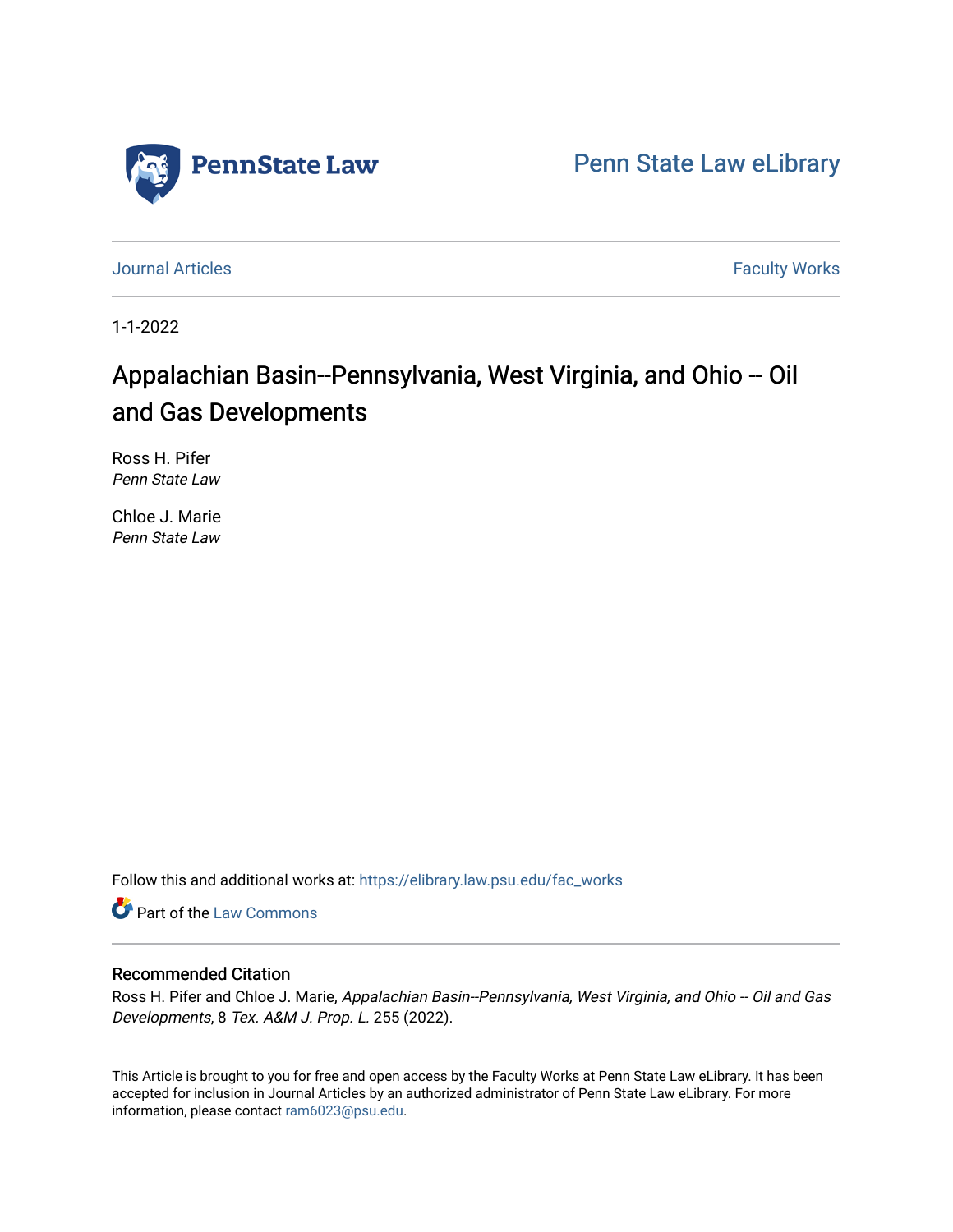

# **APPALACHIAN BASIN–PENNSYLVANIA, WEST VIRGINIA, AND OHIO–OIL AND GAS LAW DEVELOPMENTS**

*Ross H. Pifer and Chloe J. Marie†*

| I. PENNSYLVANIA SUPREME COURT.                      | 256 |
|-----------------------------------------------------|-----|
| A. Application of State Consumer Protection Law to  |     |
|                                                     | 256 |
| B. Application of Equitable Doctrine of Abandonment |     |
|                                                     | 259 |
| C. Interpretation of Pennsylvania's Environmental   |     |
|                                                     | 261 |
| D. Eminent Domain Claim for Natural Gas Storage     |     |
|                                                     | 262 |
| II. WEST VIRGINIA SUPREME COURT OF APPEALS          | 264 |
| A. Acceptance of Estimated Just Compensation in     |     |
|                                                     | 264 |
| B. Application of "Stranger to the Deed" Rule to    |     |
|                                                     | 266 |
| C. Validity of Tax Sale Following Duplicative Tax   |     |
|                                                     |     |

DOI: https://doi.org/10.37419/JPL.V8.I3.2

<sup>†</sup> Ross H. Pifer is Clinical Professor of Law and Director of the Center for Agricultural and Shale Law, Penn State Law.

Chloe Marie is a Research Specialist at the Center for Agricultural and Shale Law, Penn State Law. The copyright for this article has been retained by the authors, all rights reserved.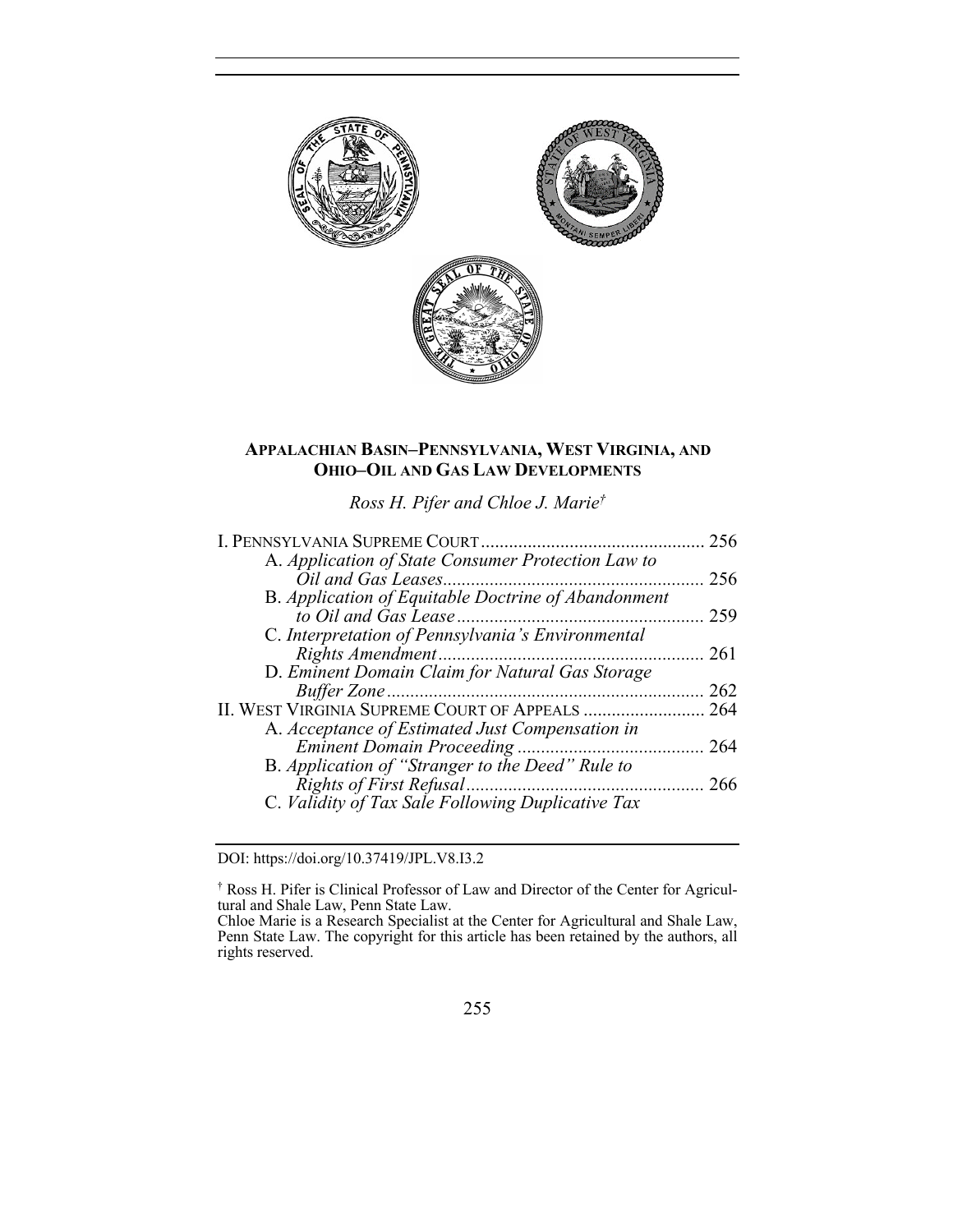| 256 | TEXAS A&M J. PROP. L.                                     | [Vol. 8] |
|-----|-----------------------------------------------------------|----------|
|     |                                                           |          |
|     |                                                           |          |
|     |                                                           |          |
|     | B. Applicable Standard to Review Utility Rate Increase    |          |
|     |                                                           |          |
|     | C. Approval of Certificate of Environmental Compatibility |          |
|     | \and Public Need for Construction of Natural Gas          |          |
|     |                                                           |          |

This article addresses oil and gas case law developments that have occurred within the Appalachian Basin's primary oil and gas producing states of Pennsylvania, West Virginia, and Ohio during 2021 by reviewing opinions issued by the highest appellate courts within each of these three states. The oil and gas law topics addressed by these state supreme courts during 2021 have ranged from those occurring upstream, such as leasing, to those occurring downstream, such as approval of a utility rate increase for the extension of a natural gas pipeline.

#### I. PENNSYLVANIA SUPREME COURT

# A. *Application of State Consumer Protection Law to Oil and Gas Leases*

In *Commonwealth v. Chesapeake Energy Corporation*, the Pennsylvania Supreme Court held that the Pennsylvania Office of Attorney General ("OAG") could not utilize the state's Unfair Trade Practices and Consumer Protection Law ("UTPCPL") to pursue legal remedies against an oil and gas lessee. $<sup>1</sup>$ </sup>

The Pennsylvania OAG filed suit against two natural gas companies, Anadarko Petroleum Corporation ("Anadarko") and Chesapeake Energy Corporation ("Chesapeake"), on behalf of private landowners alleging "unfair methods of competition and unfair or deceptive acts or practices" in the companies' handling of royalty payments, in violation of section 3 of the UTPCPL.<sup>2</sup> The OAG alleged that certain joint venture and market allocation agreements entered between Anadarko and Chesapeake were illegal as they hindered what should have been a fair and competitive royalty system. Additionally, the OAG alleged

<sup>1.</sup> 247 A.3d 934, 950 (Pa. 2021).

<sup>2</sup>*. Id.* at 938.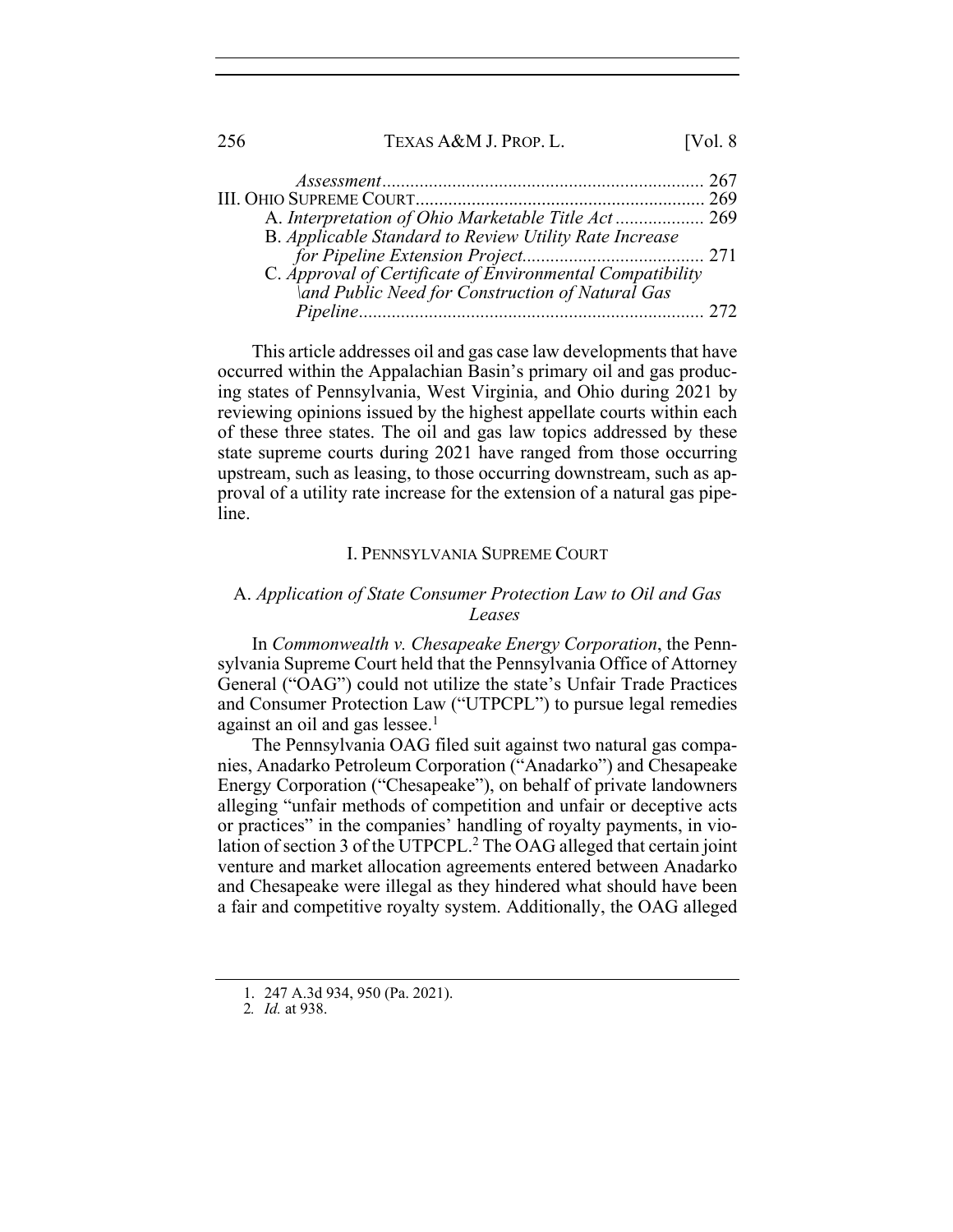that Anadarko engaged in unfair methods of competition and unfair or deceptive acts and practices within the joint venture.<sup>3</sup>

Anadarko filed preliminary objections, arguing that the UTPCPL applied only to sellers in consumer transactions. Thus, Anadarko asserted that the UTPCPL claims were "legally insufficient" because Anadarko had not sold anything.4 To the contrary, according to Anadarko, it had been in the position of a purchaser when it acquired mineral rights through the oil and gas leases.<sup>5</sup>

The Court of Common Pleas of Bradford County overruled Anadarko's preliminary objections and found that acquiring mineral rights qualifies as "trade and commerce" as spelled out in section 2(3) of the UTPCPL<sup>6</sup> because the acquisition of an oil and gas lease constitutes a "distribution of services" as well as "any trade or commerce."7 The Court of Common Pleas also concluded that the anticompetitive conduct claims filed against Anadarko under the UTPCPL were "sufficient to survive a demurrer."8

On appeal, the Commonwealth Court affirmed in part and reversed in part the trial court's order.<sup>9</sup> Regarding the OAG's authority to pursue UTPCPL violations against an oil and gas lessee, the Commonwealth Court affirmed.<sup>10</sup> The court noted that oil and gas leases were the equivalents of sales because landowners transferred ownership of their natural gas rights to Anadarko for money.<sup>11</sup> In addition, the court pointed out that section 2(3) of the UTPCPL sets out "two distinct and independent clauses" and that the second clause gives a broader interpretation of the terms "trade" and "commerce."12 As a result, the court concluded that these terms include the "buying and selling" of commodities as per the definitions of "trade" and

7*. Chesapeake Energy Corp.*, 247 A.3d at 939.

10*. Id.*

11*. Id.* at 939–40.

12*. Id.* at 940.

<sup>3</sup>*. Id.*

<sup>4</sup>*. Id.* at 938–39.

<sup>5</sup>*. Id.* at 939.

<sup>6</sup>*. Id.* at 934, 937. 73 P.S. § 201-2(3) provides that "'Trade' and 'Commerce' mean the advertising, offering for sale, sale or distribution of any services and any property, tangible or intangible, real, personal or mixed, and any other article, commodity, or thing of value wherever situate, and includes any trade or commerce directly or indirectly affecting the people of this Commonwealth."

<sup>8</sup>*. Id.*

<sup>9</sup>*. Id.* The trial court certified two questions for appeal: 1) "whether the OAG may bring claims under the UTPCPL in this case"; and 2) "whether the OAG's antitrust allegations are cognizable under the UTPCPL 'catchall' provision in Section  $2(4)(xxi)$ ."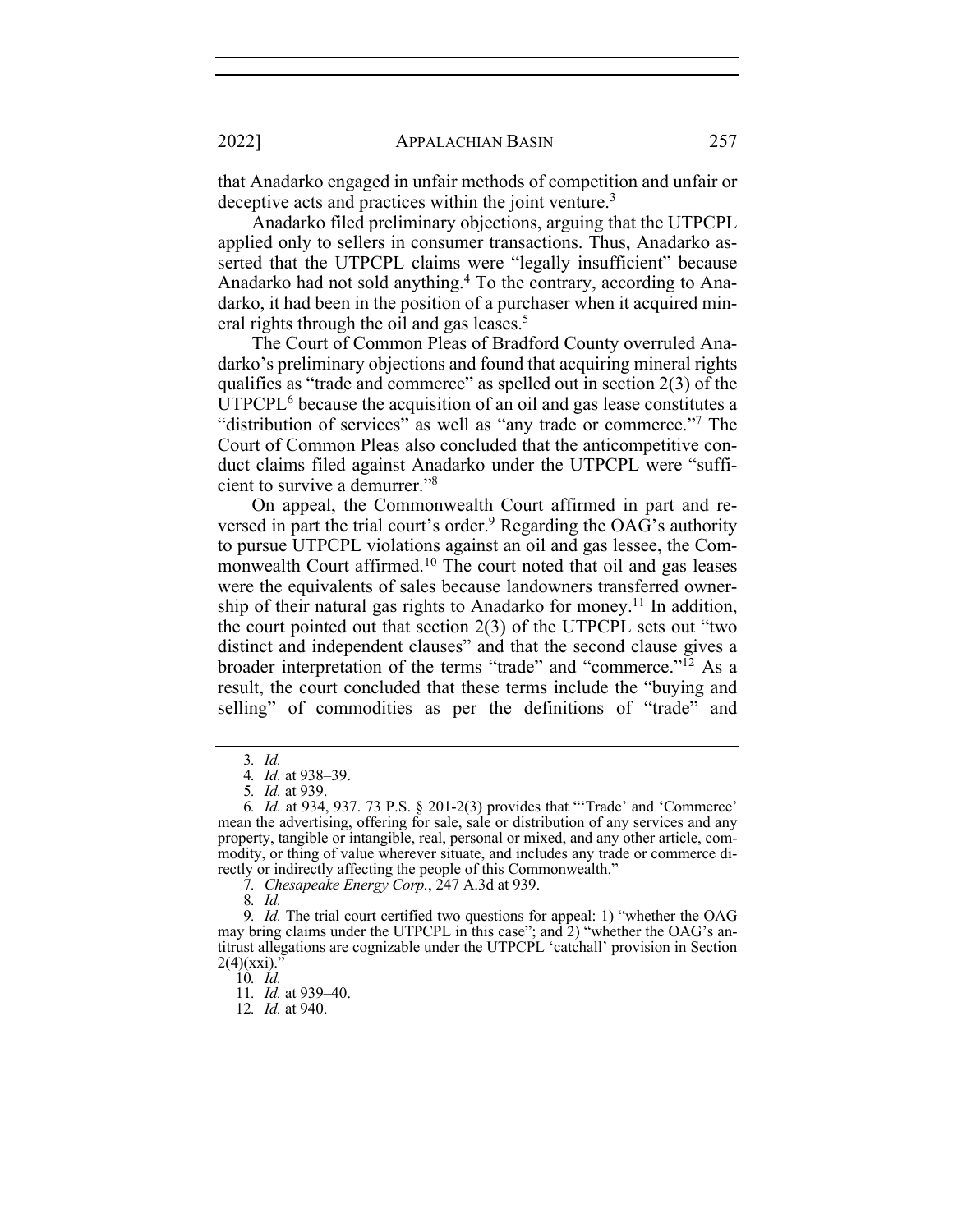"commerce" set out in the Merriam-Webster's Dictionary and found section  $2(3)$  to be a "catch-all" provision.<sup>13</sup>

With regard to the antitrust claim, the Commonwealth Court concluded that antitrust violations could lead to UTPCPL actions if the violation "fit[s] within one of the categories of behavior deemed, by rule or in the Law itself, 'unfair methods of competition' or 'unfair or deceptive acts or practices."<sup>14</sup> The court, however, found that the alleged "conduct generally impairing competition" did not fit into one of those categories.15

The Pennsylvania Supreme Court granted a Petition for Allowance of Appeal, and on March 24, 2021, the Court ruled that the UTPCPL did not provide authority for the OAG to file suit "against Anadarko for its alleged unfair and deceptive practices in acquiring natural gas leases from the landowners."16 Based on the definitions of "trade" and "commerce" in section 2(3), the Court determined that it was the intent of the legislature for section 3 to cover "only acts of selling . . . even though the ordinary meaning of those terms signifies both buying and selling goods" and that the Commonwealth Court had failed to recognize "the specialized legislative definition of trade and commerce" by discarding the first part of section 2(3) and adopting a common definition of these terms.<sup>17</sup> The Supreme Court added that the legislature would not have bothered to define the terms "trade" and "commerce" in the first part of section 2(3) if it wanted those terms to have a common meaning. $18$ 

The Supreme Court also found that the Commonwealth Court had not appropriately applied Pennsylvania Supreme Court precedent interpreting the UTPCPL.19 In one such case, *Commonwealth v. Monumental Properties*, the Supreme Court had ruled that the UTPCPL

<sup>13</sup>*. Id.* 

<sup>14</sup>*. Id.* 

<sup>15</sup>*. Id.* 

<sup>16</sup>*. Id.* at 950.

<sup>17</sup>*. Id.* at 946.

<sup>18</sup>*. Id.* at 947.

<sup>19</sup>*. Id.* at 947–48. *See* Commonwealth v. Monumental Props., Inc., 329 A.2d 812 (Pa. 1974); *see also* Danganan v. Guardian 179 A.3d 9 (Pa. 2018). In *Danganan*, the Supreme Court ruled that the second part of Section  $2(3)$  did "not modify or qualify the preceding terms. Instead, it was appended to the end of the definition and prefaced by 'and includes,' thus indicating an inclusive and broader view of trade and commerce than expressed by the antecedent language." In the case at hand, the Supreme Court found that the Commonwealth Court did not properly understand their decision, in that it "the Danganan Court said it was "'inclusive,' i.e., included the first part, and 'broader' in that it applied to conduct 'directly or indirectly affecting the people of this Commonwealth.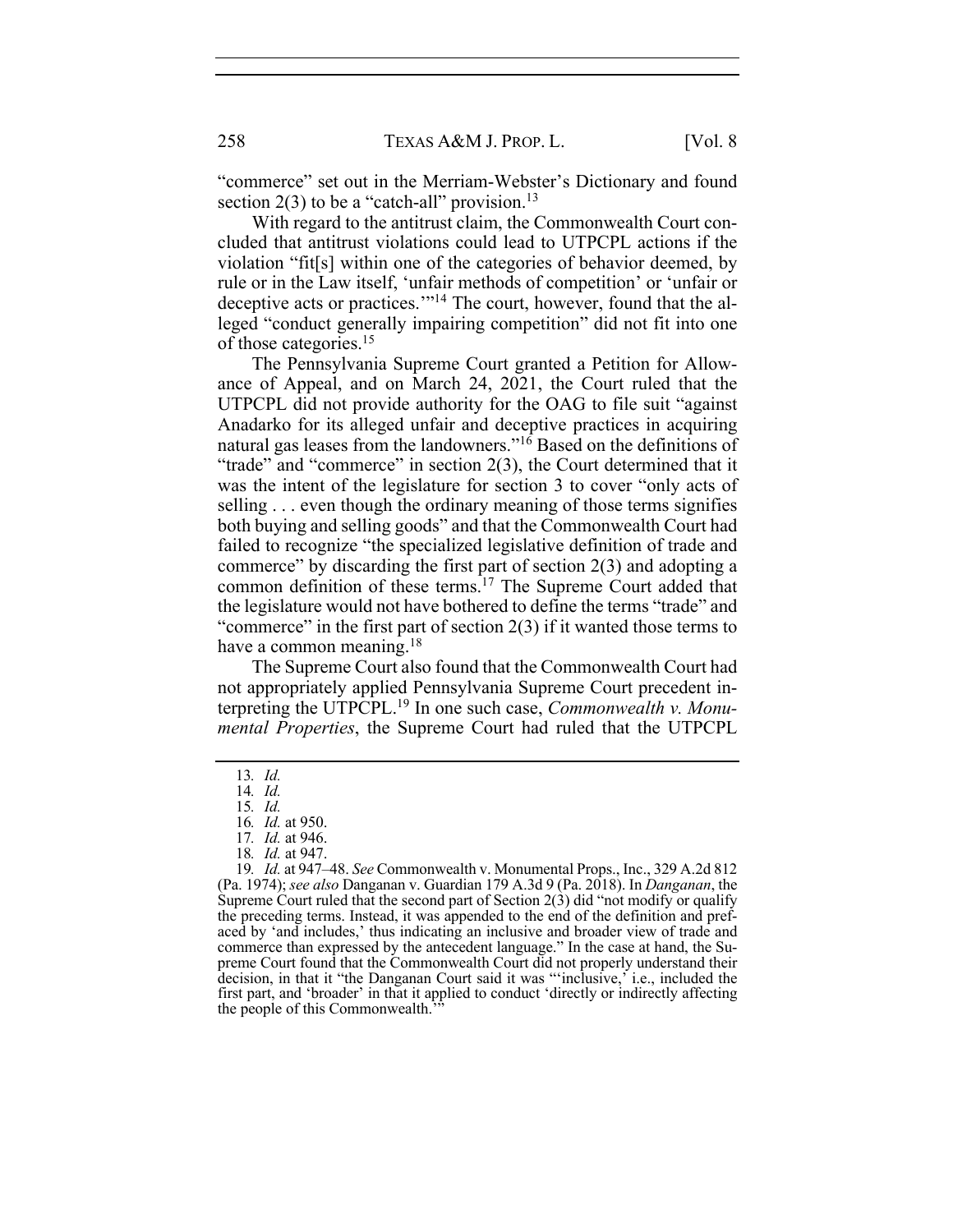applied to a residential lease situation because the "tenants are in every meaningful sense [the] consumer."20 The Commonwealth Court had expanded this ruling in the case at bar to include oil and gas leasing situations.<sup>21</sup> The Supreme Court reiterated its conclusion that the UTPCPL protected only consumers and purchasers. In this oil and gas lease, however, Anadarko was the purchaser and the landowners were the sellers.22

Consequently, the Supreme Court concluded that Anadarko did not engage in "the advertising, offering for sale, sale or distribution" of any product because the company merely acquired mineral rights, making it a buyer, and that section 3 of the UTPCPL did not apply to buyers in commercial transactions, only to sellers.<sup>23</sup> Regarding the antitrust claim, the Supreme Court determined that since the OAG was not entitled to bring claims against Anadarko under the UTPCPL, the issue about the admissibility and use of antitrust remedies in this case was moot. $24$ 

## B. *Application of Equitable Doctrine of Abandonment to Oil and Gas Lease*

In *SLT Holdings, LLC, v. Mitch-Well Energy, Inc.*, the Pennsylvania Supreme Court refused to apply the equitable doctrine of abandonment if the contractual remedies contained in the oil and gas lease provided an adequate remedy at law.25

SLT Holdings, LLC, ("SLT") was the lessor on oil and gas leases that were held by Mitch-Well Energy, Inc., ("Mitch-Well") as the lessee.26 The leases—upon two separate parcels—had been granted in 1985, and one well was drilled on each parcel.<sup>27</sup> The wells produced in paying quantities until 1996, but no additional production occurred nor were any payments made after that time.<sup>28</sup> In 2013, SLT filed a complaint in equity against Mitch-Well, alleging that Mitch-Well had abandoned its oil and gas rights as a result of its inaction.29

<sup>20.</sup> 329 A.2d at 826.

<sup>21</sup>*. Id.* at 830.

<sup>22</sup>*. Chesapeake Energy Corp.*, 247 A.3d at 947.

<sup>23</sup>*. Id.* at 948.

<sup>24</sup>*. Id.* at 950.

<sup>25.</sup> 249 A.3d 888, 890 (Pa. 2021).

<sup>26</sup>*. Id.*

<sup>27</sup>*. Id.*

<sup>28</sup>*. Id.* at 891.

<sup>29</sup>*. Id.*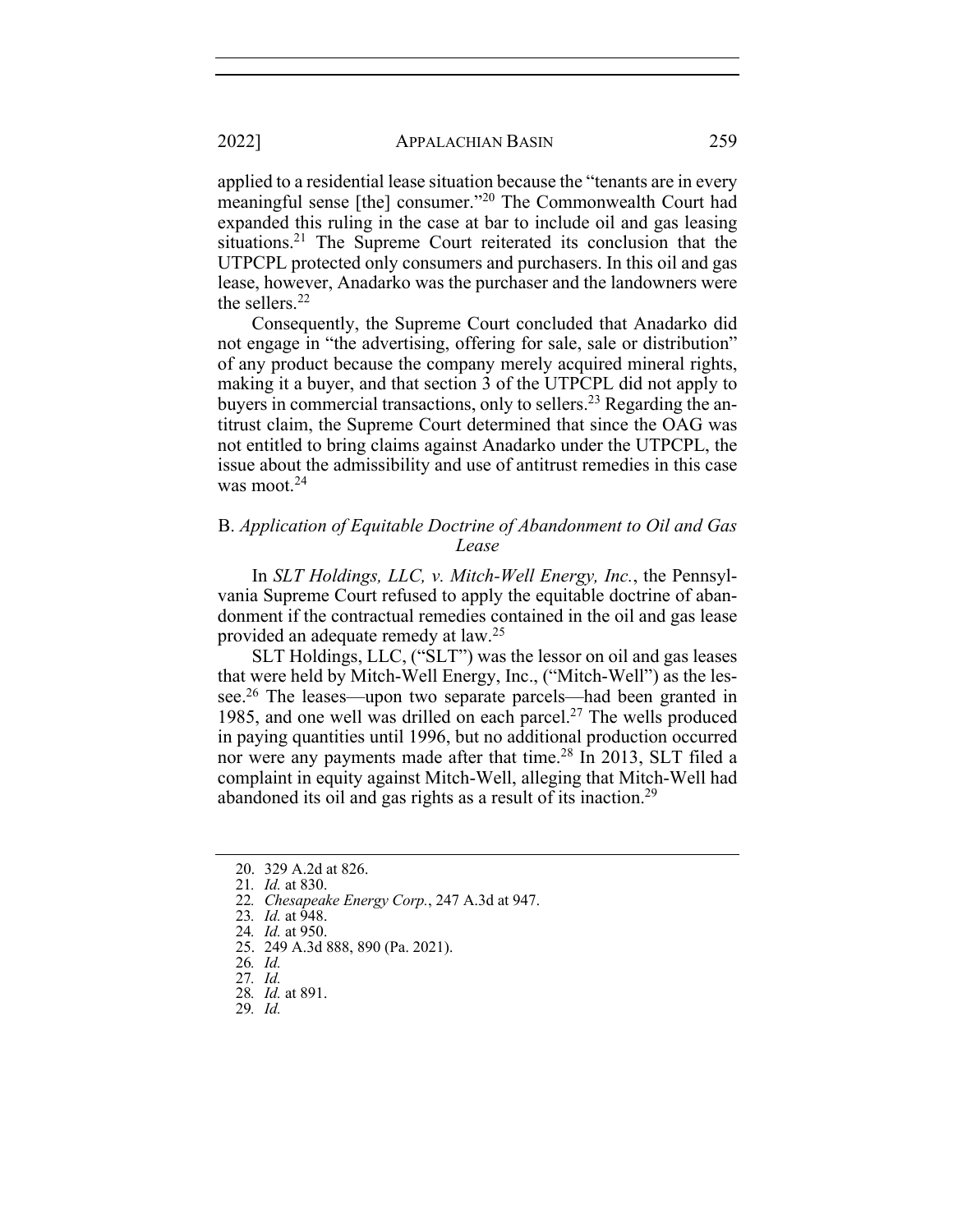SLT filed a motion for partial summary judgment, seeking injunctive relief and damages for conversion as well as a court declaration that Mitch-Well no longer held oil and gas rights on the property.30 The Court of Common Pleas of Warren County granted SLT's motion for partial summary judgment in 2018, relying on precedent established in *Jacobs v. CNG Transmission Corp.*<sup>31</sup> and *Aye v. Philadelphia Co.*<sup>32</sup> to support abandonment of the leases.33 The Court of Common Pleas contended that Mitch-Well's "lack of further drilling, its cessation of production for 16 years from the single wells it did drill on each lot, its failure to make required payments in lieu of royalties, its removal of equipment, and its closing of its business bank account all raised a presumption of abandonment."34

On appeal to the Pennsylvania Superior Court, Mitch-Well contended that there were genuine issues of material facts that should have precluded the grant of summary judgment.35 Mitch-Well asserted that SLT did not provide any opportunity for notice and cure as required by the terms of the lease agreements and that the lease agreements provided for the lessee to retain an interest in certain acreage around each completed well in the case of an uncured breach.<sup>36</sup> The Superior Court affirmed the trial court's decision.37

On April 29, 2021, the Supreme Court of Pennsylvania reversed the Superior Court's decision and remanded the case for further proceedings.38 In so ruling, the Supreme Court held both lower courts missed an "essential initial step" in carrying out their analysis as to whether the application of an equitable remedy was appropriate.<sup>39</sup> Specifically, the Court opined that it would not grant equitable relief if there was an adequate legal remedy.40 The Court found that "[b]ecause [lessors] had available to them a full and adequate remedy at law, through contract principles generally applicable to oil and gas leases, and through the specific provisions of the subject leases, . . . it was error to provide recourse through application of the equitable

31. 332 F. Supp. 2d 759 (W.D. Pa. 2004).

- 33*. SLT Holdings, LLC*, 249 A.3d at 892–96.
- 34*. Id.* at 893–94.
- 35*. Id.* at 892.
- 36*. Id.* at 892, 897.
- 37*. Id.* at 892.
- 38*. Id.* at 888, 897.
- 39*. Id.* at 894.
- 40*. Id.* at 897.

<sup>30</sup>*. Id.* at 891–92.

<sup>32.</sup> 44 A. 555 (Pa. 1899).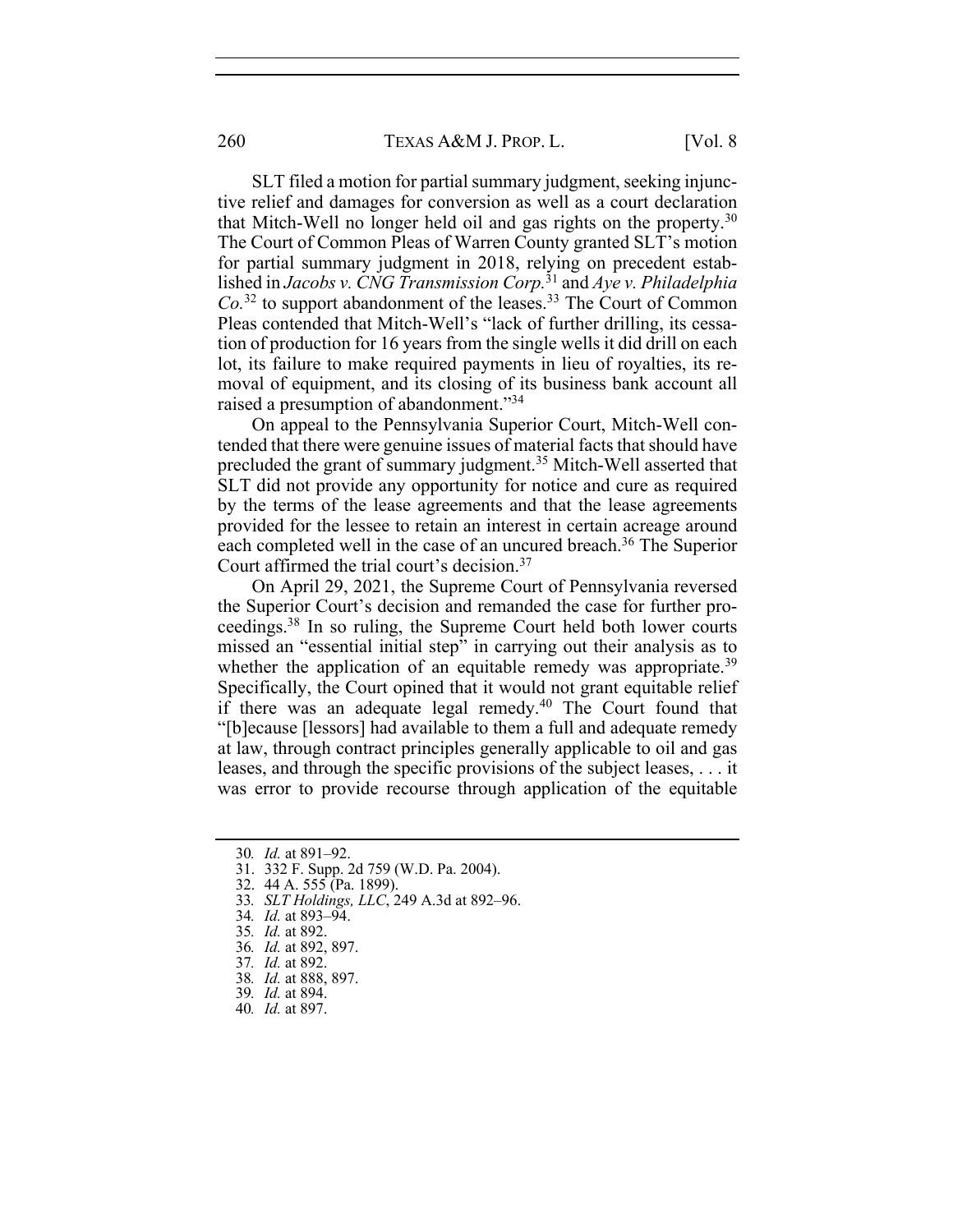doctrine of abandonment."41 Although the Court did not rule on the substantive issue of whether abandonment had occurred, the Court did note that "abandonment is the result of intention of the challenged party, not that party's non-performance."42

## C. *Interpretation of Pennsylvania's Environmental Rights Amendment*

In *Pennsylvania Environmental Defense Fund v. Commonwealth*, the Pennsylvania Supreme Court rendered an opinion addressing the proper use of proceeds from oil and gas leases on state forest and game lands.43 In 2012, the Pennsylvania Environmental Defense Foundation ("PEDF") filed suit against the Commonwealth of Pennsylvania challenging the constitutionality of legislative amendments to the Fiscal Code that allowed the Commonwealth to move money received through the leasing of state forest and game lands for oil and gas extraction from the Oil and Gas Lease Fund to the Pennsylvania General Fund.44 According to PEDF, these amendments violated the Environmental Rights Amendment ("ERA") in Article I, Section 27 of the Pennsylvania Constitution.45

In an earlier landmark decision issued in this same case, the Supreme Court affirmed that the ERA is a constitutional public trust subject to private trust law.<sup>46</sup> As a result, the Court concluded that royalties derived from natural gas sold and extracted from leased stateowned lands represented a sale of trust assets that the state was required to return to the trust corpus.<sup>47</sup> Thus, the transfer of these funds to the Pennsylvania General Fund was improper.<sup>48</sup> The Court, however, did not rule at that time whether bonus payments, delay rental payments, and interest penalties for late payments also represented a sale of trust assets and remanded the case to the Commonwealth Court for consideration of that question.<sup>49</sup>

On remand, the Commonwealth Court held in 2019 that bonus payments, delay rental payments, and interest penalties for late

46. Pa. Env't Def. Found. v. Commonwealth, 161 A.3d 911, 916 (Pa. 2017).

<sup>41</sup>*. Id.* at 890.

<sup>42</sup>*. Id.* at 895.

<sup>43.</sup> 255 A.3d 289 (Pa. 2021).

<sup>44</sup>*. Id.* at 289, 292.

<sup>45</sup>*. Id.* at 292.

<sup>47</sup>*. Id.* at 937–38.

<sup>48</sup>*. Id.* at 939.

<sup>49</sup>*. Id.* at 935–36.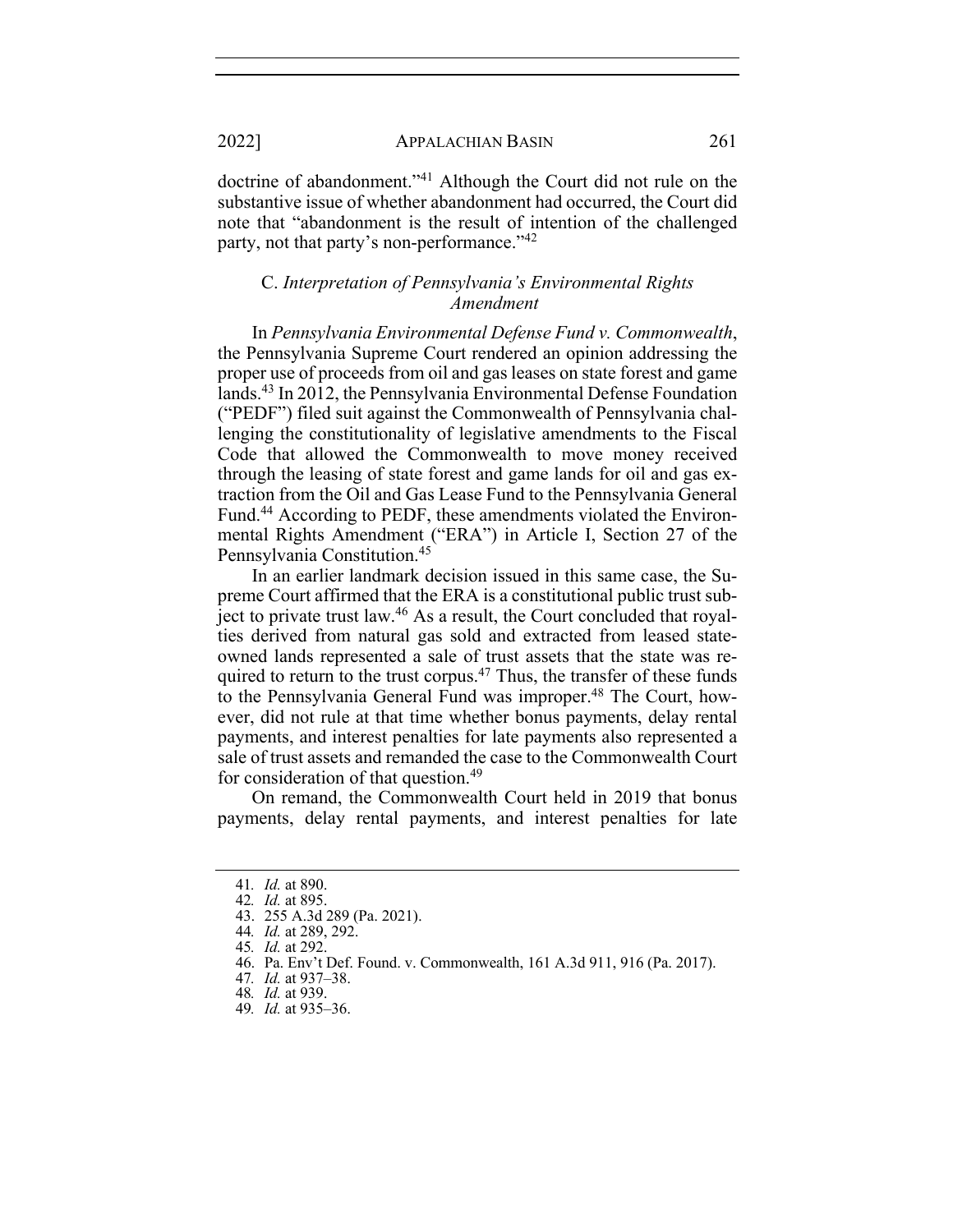262 TEXAS A&M J. PROP. L. [Vol. 8]

payments were income.50 Because these sources of income did not originate from a sale of trust assets, the state did not have to return them to the trust corpus.<sup>51</sup> Furthermore, the court noted that the state could deposit this income into the General Fund and then distribute it among Pennsylvania citizens, as life tenants, and future generations, as remaindermen, in conformity with a 1947 statute providing for income distribution schemes.<sup>52</sup> According to this statute, the state must distribute one-third (1/3) of royalty revenues for non-trust purposes and return two-thirds  $(2/3)$  to the trust corpus.<sup>53</sup>

In its decision on appeal, the Supreme Court agreed with the Commonwealth Court's conclusion that bonus payments, delay rental payments, and interest penalties for late payments were income derived from trust assets.<sup>54</sup> The Court, however, ruled that the Commonwealth Court's application of the 1947 statute and its analysis of income distributions to life tenants and remainderman beneficiaries was completely inapposite to the current case.<sup>55</sup> Based upon the plain language of the ERA and private trust principles, the Supreme Court reversed the Commonwealth Court's decision and reiterated the principle that income derived from the oil and gas sold and extracted from leased state-owned lands is part of a constitutional public trust, and, as such, the state must return to the trust corpus.<sup>56</sup> Accordingly, it was improper for the state to remove bonus payments, delay rental payments, and interest penalties for late payments from the Oil and Gas Lease Fund.<sup>57</sup>

## D. *Eminent Domain Claim for Natural Gas Storage Buffer Zone*

In *Hughes v. UGI Storage Co.*, the Pennsylvania Supreme Court ruled that it is not necessary for a pipeline company to have eminent domain authority over a specific property in order to be liable for an inverse condemnation claim.58 Rather, the fact that the entity has

<sup>50.</sup> Pa. Env't Def. Found. v. Commonwealth, 214 A.3d 748, 774 (Pa. Commw. Ct. 2019).

<sup>51</sup>*. Id.*

<sup>52</sup>*. Id.*

<sup>53</sup>*. Id.*

<sup>54.</sup> Pa. Env't Def. Found. v. Commonwealth, 255 A.3d 289, 314 (Pa. 2021).

<sup>55</sup>*. Id.* at 309.

<sup>56</sup>*. Id.* at 314. 57*. Id.*

<sup>58.</sup> 263 A.3d 1144 (Pa. 2021).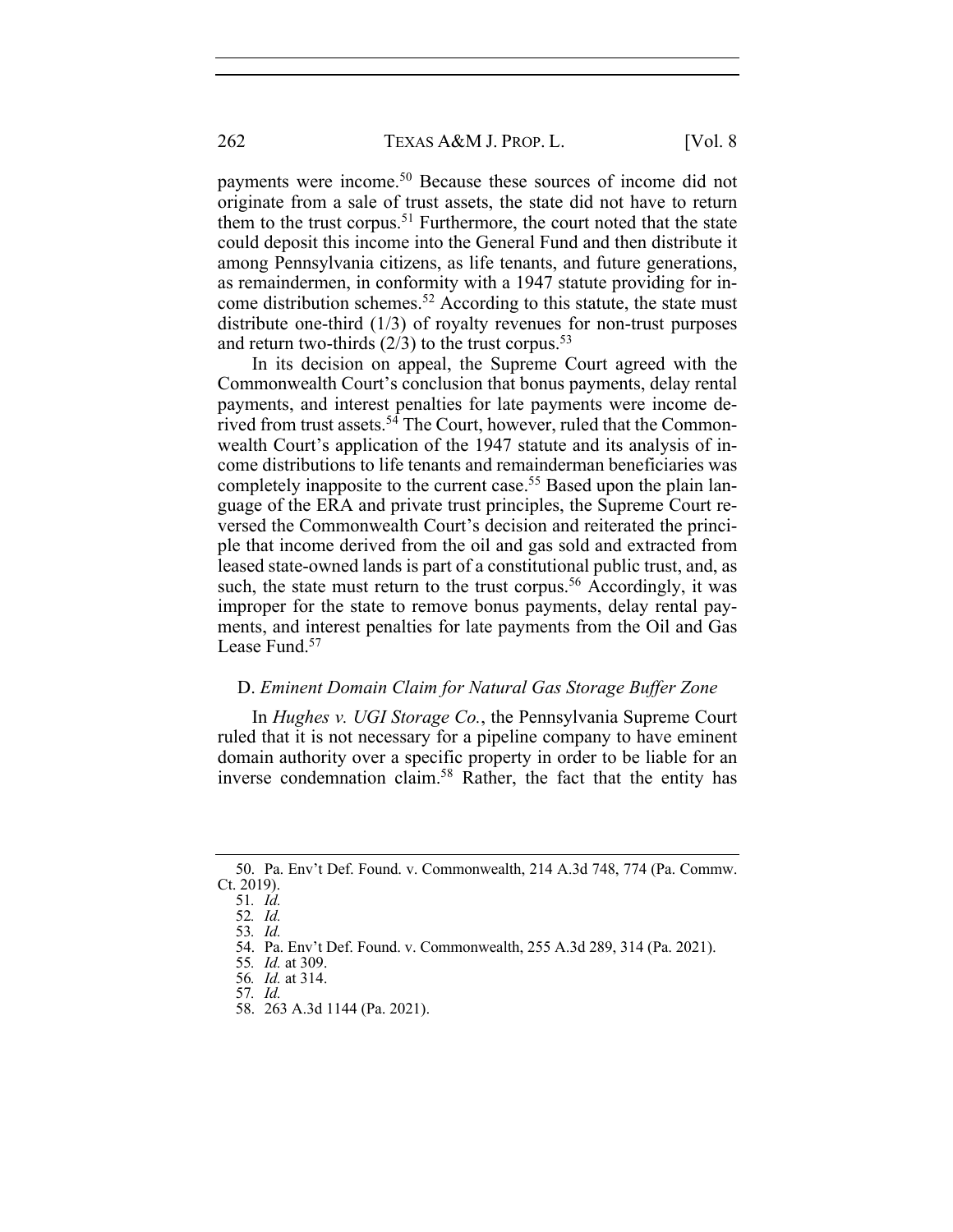eminent domain authority generally is sufficient for a party to assert such a claim.<sup>59</sup>

UGI Storage Company ("UGI") acquired a 1,216-acre underground natural facility—referred to as the Meeker storage field—and applied for a certificate of public convenience and necessity with the Federal Energy Regulation Commission ("FERC").<sup>60</sup> As part of its application, UGI proposed to create a 2,980-acre buffer zone area surrounding the Meeker storage field.<sup>61</sup> The property in question, owned by Hughes is within the proposed buffer zone.<sup>62</sup> FERC partially granted UGI's application but denied certification of portions of the proposed buffer zone as UGI did not have the necessary property rights for parcels—including the Hughes parcel—in that area.<sup>63</sup> FERC, however, did certify those portions of the proposed buffer zone for which UGI held pre-existing mineral rights.<sup>64</sup>

Hughes filed a lawsuit against UGI, alleging a *de facto* condemnation of their property.65 Hughes asserted that UGI applied for federal certification of a buffer zone with the aim of preventing oil and gas extraction around the Meeker storage field and that, despite their property not being part of the certified buffer zone, "[UGI's] actions and statements relative to the proposed buffer zone 'were sufficient to prevent oil and gas exploration and production companies from seeking to exploit the land located in the Meeker Buffer Zone for oil and gas.'"66 Hughes argued that they were unable to gain profit from the extraction of natural gas underneath their property.<sup>67</sup> UGI countered that "to be liable for a *de facto* taking, an entity must possess the power of eminent domain relative to the plaintiffs' property" and that it was not afforded eminent domain authority following FERC's denial of their certificate application for portions of the proposed buffer zone.<sup>68</sup>

The Court of Common Pleas accepted UGI's argument, citing *Gentle v. Blair County Convention & Sports Facilities Authority*, for the proposition that "[a] *de facto* taking occurs when an entity *clothed with the power of eminent domain* has substantially deprived a

61*. Id.* at 1145–46.

<sup>59</sup>*. See id.* at 1157.

<sup>60</sup>*. Id.* at 1145.

<sup>62</sup>*. Id.* at 1146.

<sup>63</sup>*. Id.*

<sup>64</sup>*. Id.* at 1150.

<sup>65</sup>*. Id.* at 1148.

<sup>66</sup>*. Id.* at 1149. 67*. Id.* at 1150.

<sup>68</sup>*. Id.* at 1150–51.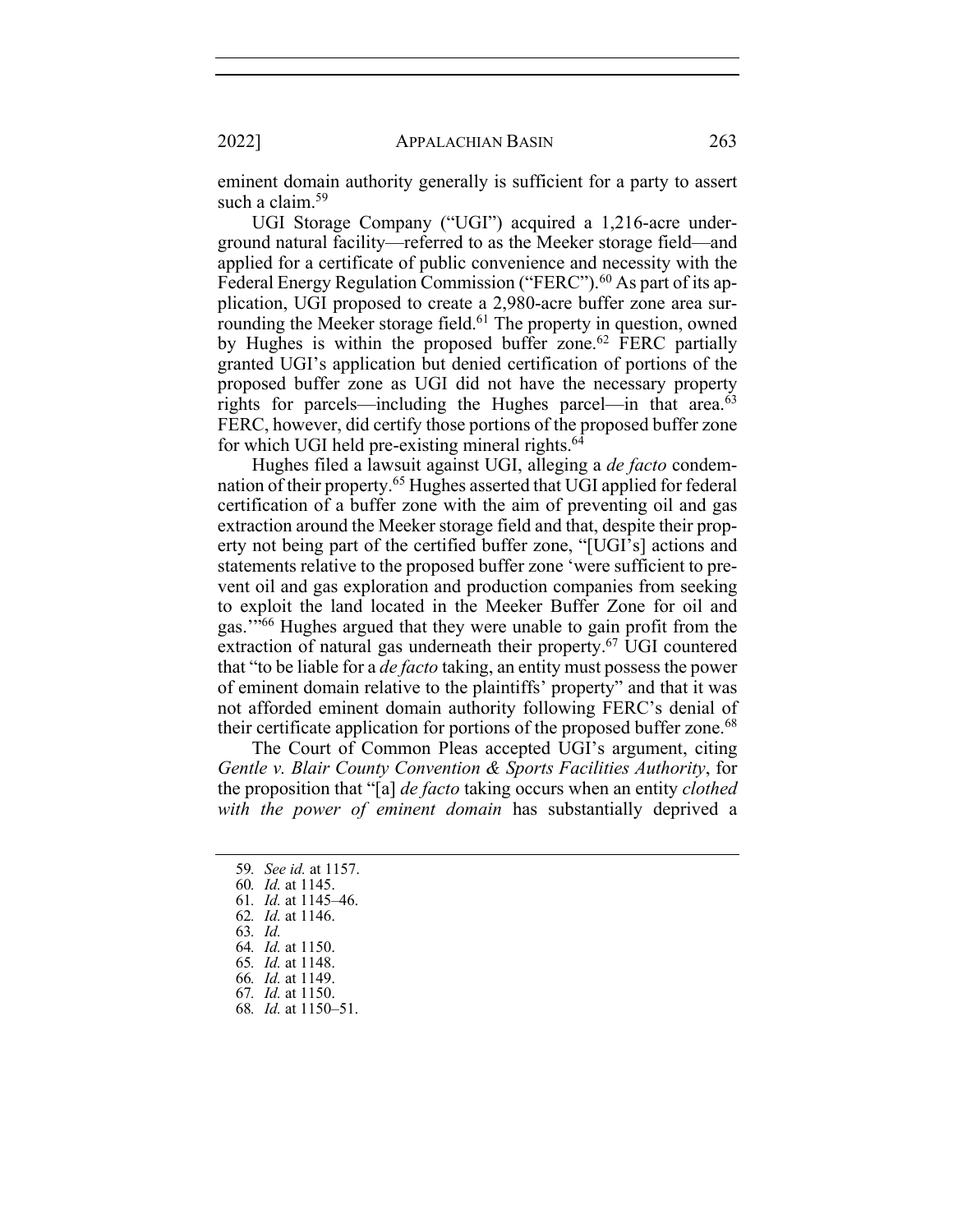property owner of the beneficial use and enjoyment of his property."69 Since UGI Storage was vested with the power of eminent domain only for the Meeker storage field and portions of the buffer zone area not including the Hughes parcel, the court determined that a *de facto* taking claim could not be supported.<sup>70</sup> The Commonwealth Court affirmed this ruling, stating that UGI lacked federal certification to exercise eminent domain powers over the Hughes' property.<sup>71</sup>

On appeal before the Supreme Court, Hughes argued that the lower court ruling "provides a playbook for how public utilities like UGI [Storage] can enjoy the full benefits and protections of a buffer zone without providing any compensation to affected landowners."72 Ruling in favor of Hughes, the Supreme Court observed that the Eminent Domain Code does not establish a requirement of a property-specific eminent domain power in this instance, stating specifically that "a public or quasi-public entity need not possess a *property-specific*  power of eminent domain in order to implicate inverse condemnation principles."73

#### II. WEST VIRGINIA SUPREME COURT OF APPEALS

# A. *Acceptance of Estimated Just Compensation in Eminent Domain Proceeding*

In *Scherich v. Wheeling Creek Watershed Prevention & Flood Prevention Commission*, the West Virginia Supreme Court of Appeals ruled that a landowner had a right to pursue just compensation proceedings in an eminent domain case even though the landowner had accepted the payment of estimated just compensation proffered by the government 27 years earlier.74

In 1990, the Wheeling Creek Watershed Protection and Flood Prevention Commission ("Commission") pursued a condemnation action under West Virginia Code section 54-2-14a, referred to as the state quick-take statute, against the Scherichs to acquire two parcels of their lands, including oil and gas rights, for the construction of a

<sup>69.</sup> Genter v. Blair Cty. Convention & Sports Facilities Auth., 805 A.2d 51, 55 (Pa. Commw. Ct. 2002).

<sup>70</sup>*. Hughes*, 263 A.3d at 1154.

<sup>71</sup>*. Id. See also* Hughes v. UGI Storage Co., 243 A.3d 278, 289 (Pa. Commw. Ct. 2020).

<sup>72</sup>*. Hughes*, 263 A.3d at 1155.

<sup>73</sup>*. Id.* at 1158.

<sup>74.</sup> Scherich v. Wheeling Creek Watershed Prot. & Flood Prevention Comm'n, 855 S.E.2d 912 (2021).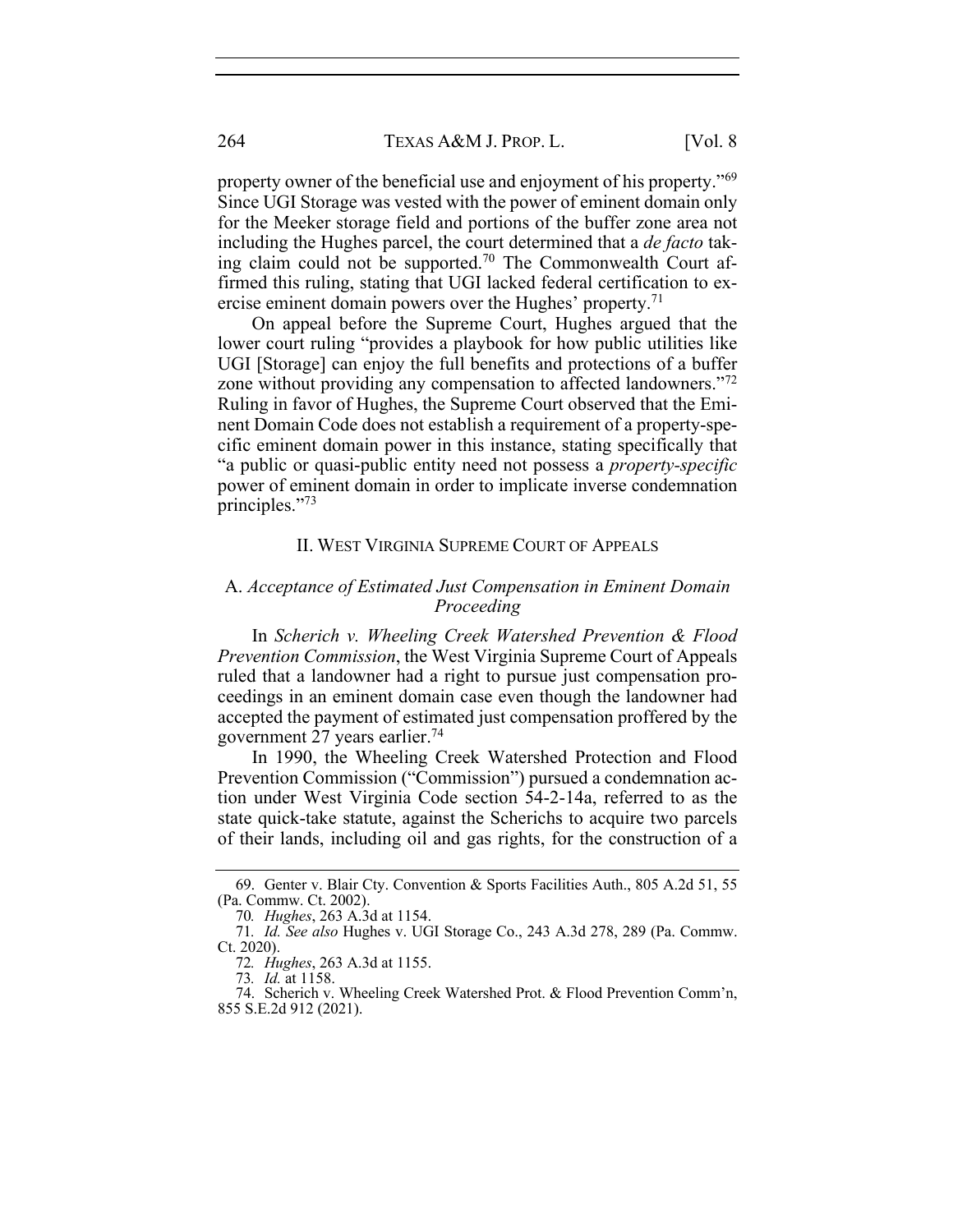dam.75 The Commission offered compensation in the amount of  $$97,000.00$ , which the Scherichs rejected.<sup>76</sup> Nevertheless, the circuit court agreed to the "quick take" of the land parcels and allowed the Commission to deposit the estimated compensation amount with the circuit clerk.77 As a result, the Commission held a defeasible title until the court could resolve the compensation issue.78

In 1991, the Scherichs petitioned to receive the estimated just compensation, and the Commission paid them the deposited amount plus appropriate interest.79 No further proceedings occurred in the matter until October 2018 when the Scherichs filed a Motion for Further Proceedings to Determine Just Compensation.<sup>80</sup> The circuit court, however, dismissed *sua sponte* the condemnation action during a status hearing.<sup>81</sup> The circuit court stated that the fact that the Scherichs accepted the estimated just compensation provides "sufficient proof of accord and satisfaction such that [the Scherichs] have no further right or claim to this matter."82

On appeal, the West Virginia Supreme Court of Appeals reversed the circuit court's decision and remanded the case for further proceedings.83 Recalling the notice and opportunity portion of West Virginia Rule of Civil Procedure  $41(b)$ ,  $84$  the Supreme Court of Appeals explained that the circuit court "neither gave notice of its intent to dispose of this matter nor afforded Petitioners the opportunity to address the grounds upon which the circuit court was considering for dismissal."85

In addition, the Court noted that the lower court drew certain conclusions based on "substantive errors," including the determinations that it was the responsibility of the Scherichs to finalize the condemnation proceedings and that accord and satisfaction barred their claims.86 The Court found that the condemning authority bears the burden of concluding a condemnation action and that "[a] person

85*. Id.* at 917.

<sup>75</sup>*. Id.* at 914.

<sup>76</sup>*. Id.* at 914–15.

<sup>77</sup>*. Id.* at 914. 78*. Id.*

<sup>79</sup>*. Id.* 80*. Id.*

<sup>81</sup>*. Id.*

<sup>82</sup>*. Id.*

<sup>83</sup>*. Id.* at 921.

<sup>84</sup>*. Id.* at 916 ("Before a court may dismiss an action under Rule 41(b) notice and an opportunity to be heard must be given to all parties of record.").

<sup>86</sup>*. Id.* at 917–21.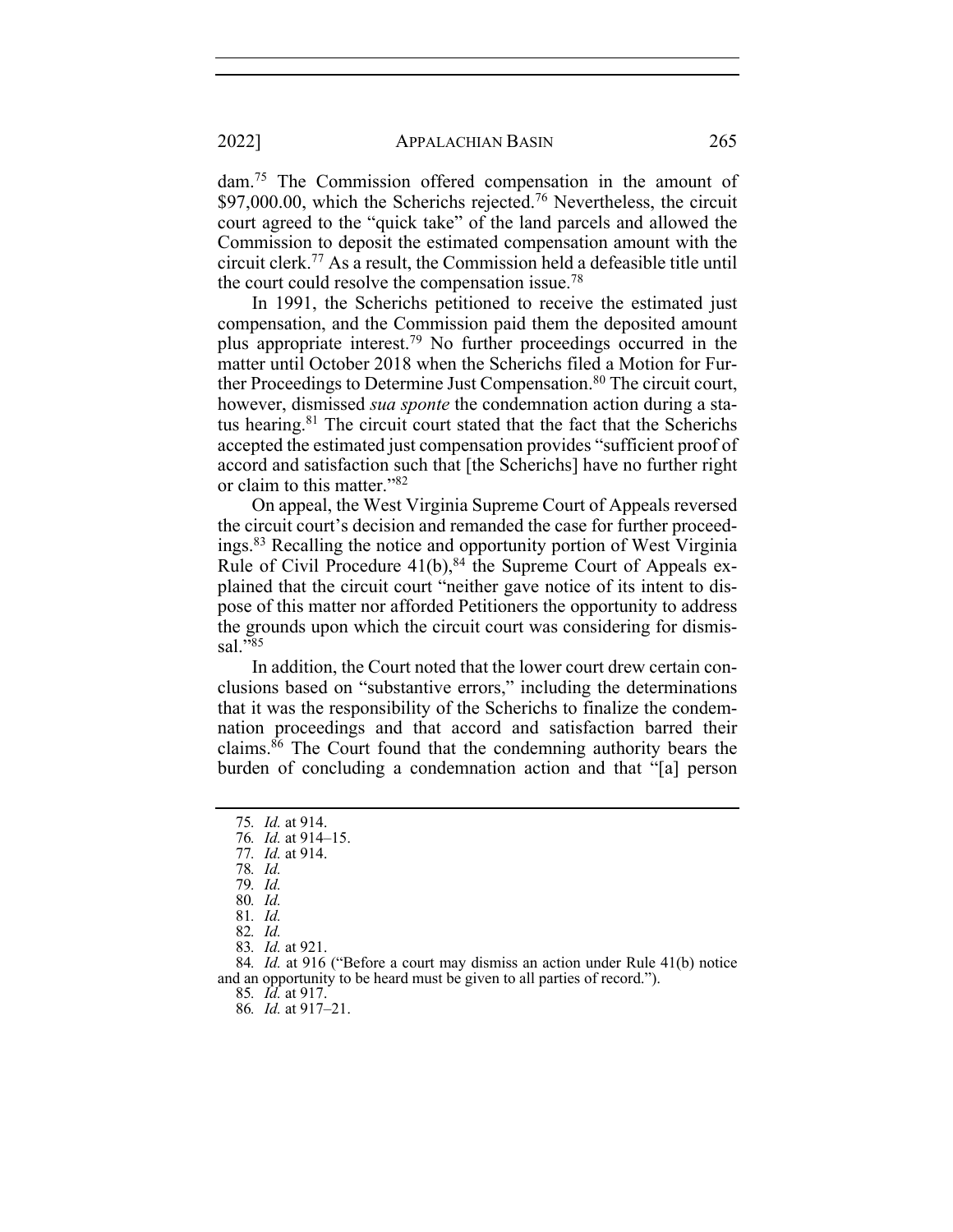entitled to proceeds of a condemnation action filed pursuant to West Virginia Code section 54-2-14a (1981) has the legal right to accept the condemning authority's estimate of just compensation without prejudicing such person's right to challenge that amount."87 Because the burden was on the government to move the condemnation action forward, the 27 year delay in action did not preclude the landowners from pursuing their claim.88

The Court, however, did conclude that the circuit court had properly addressed the issue of public use raised by the Scherichs.<sup>89</sup> The Scherichs argued that the Commission did not need to take their oil and gas rights for the dam project and that its action "exceeded the land needed for public use."<sup>90</sup> The circuit court held that "for the purposes mentioned in [the condemnation] Petition . . . the lands sought to be acquired in this proceeding are necessary for [the Commission's] use for the purposes aforesaid and are not in excess of the quantity reasonably necessary for such purposes."<sup>91</sup>

## B. *Application of "Stranger to the Deed" Rule to Rights of First Refusal*

In *Klein v. McCullough*, the West Virginia Supreme Court of Appeals ruled that the "stranger to the deed" rule did not apply to rights of first refusal.92 Courts have described the "stranger to the deed" rule as applied in West Virginia as meaning that "[a] reservation or an exception in favor of a stranger to a conveyance does not serve to recognize or confirm a right which does not exist in his favor when the conveyance which contains such reservation or exception is made."93 The court in *Klein*, however, indicated a possible inclination to abolish the rule entirely.94

In 1995, Julia McCullough transferred to her son, Benjamin McCullough, ownership of a parcel of land, including the oil and gas rights that existed beneath the property.95 The deed included a "right of first refusal" clause, requiring Benjamin McCullough to offer Lanna Klein, his sister and a third party to the deed, the right of first

<sup>87</sup>*. Id.* at 921.

<sup>88</sup>*. Id.* at 918–19.

<sup>89</sup>*. Id.* at 918.

<sup>90</sup>*. Id.* at 917.

<sup>91</sup>*. Id.* at 918.

<sup>92.</sup> Klein v. McCullough, 858 S.E.2d 909, 912 (W. Va. 2021).

<sup>93.</sup> Erwin v. Bethlehem Steel Corp., 62 S.E.2d 337, 338 (W. Va. 1950).

<sup>94</sup>*. Klein*, 858 S.E.2d at 916.

<sup>95</sup>*. Id.*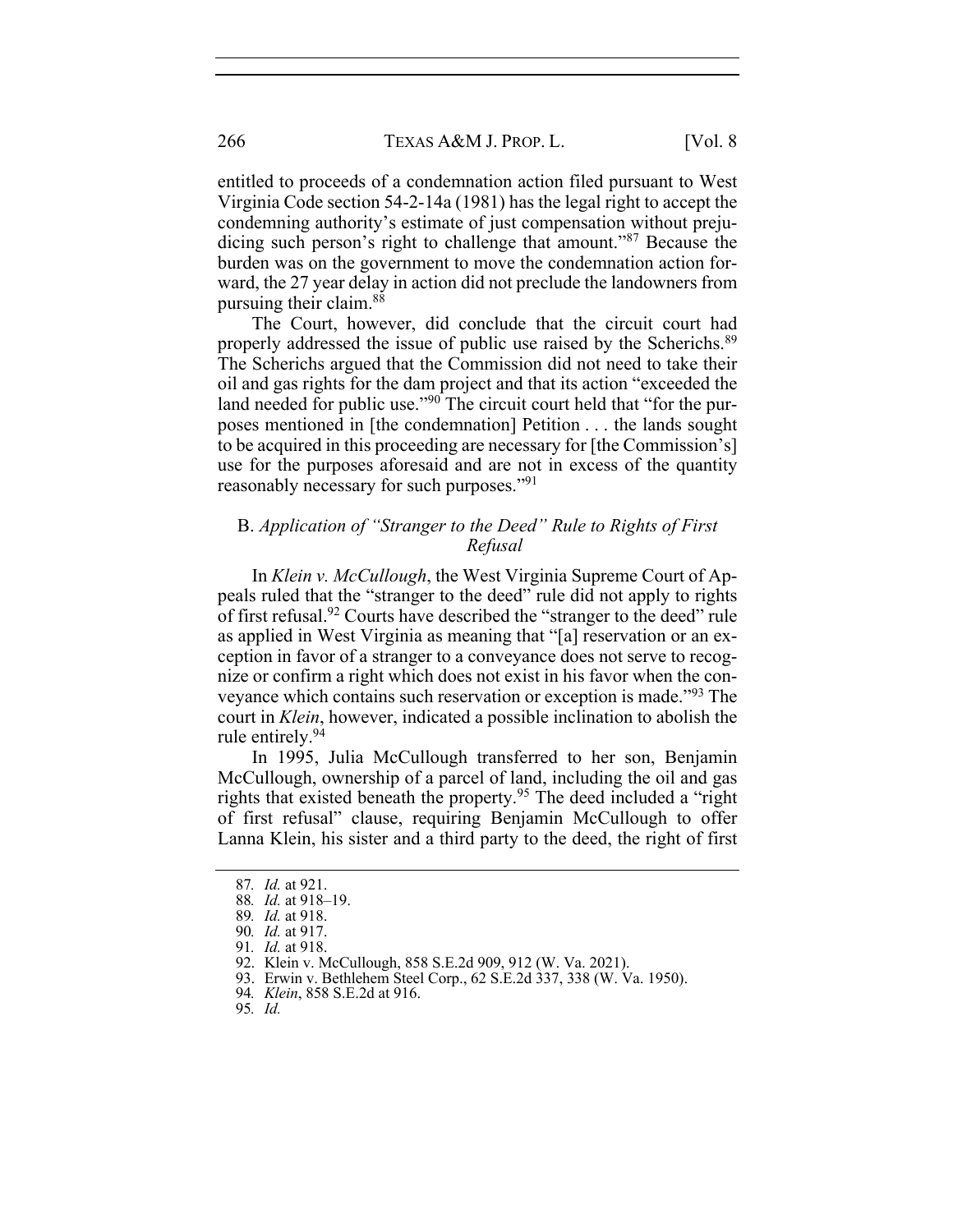refusal to buy the property.96 Upon his death in 2010, Benjamin McCullough's wife, Darlene McCullough, inherited the entire estate, including the subject parcel. Darlene McCullough subsequently sold the property without regard to the right of first refusal clause.<sup>97</sup> Lanna Klein sued her sister-in-law, asking for the court to enforce the "right of first refusal" clause.98

Darlene McCullough alleged that Lanna Klein was a "stranger" to the deed and thus had no right of first refusal.<sup>99</sup> The Circuit Court of Tyler County accepted this argument, ruling in favor of Darlene McCullough and rendering the right of first refusal in the deed "void, inoperative," and unenforceable.<sup>100</sup>

Lana Klein appealed the circuit court's order to the Supreme Court of Appeals, claiming that the circuit court was wrong in applying the "stranger to the deed" rule to a right of first refusal.101 She argued that "a reservation or exception in a deed refers to an interest that touches the land, while a right of first refusal exists separate from the land and is simply a contractual right to receive an offer."102 Thus, she contended that the circuit court erred in applying the "stranger to the deed" rule to rights of first refusal as the rule should apply only to reservations and exceptions.103

The Court agreed with Lana Klein's argument, stating that a right of first refusal is indeed a contractual and preemptive right.<sup>104</sup> Because preemptive rights are different from reservations and exceptions, the Court concluded that the "stranger to the deed" rule does not apply to rights of first refusal.<sup>105</sup> Accordingly, the Supreme Court of Appeals reversed the circuit court's decision and remanded the case for further proceedings.106

## C. *Validity of Tax Sale Following Duplicative Tax Assessment*

In *Orville Young, LLC v. Bonacci*, the West Virginia Supreme Court of Appeals ruled that a deed for property sold at a tax sale was

<sup>96</sup>*. Id.* at 912. 97*. Id.* 98*. Id.* 99*. Id.* 100*. Id.* at 913. <sup>101</sup>*. Id.* 102*. Id.* 103*. Id.* at 914. 104*. Id.* 105*. Id.* at 915. 106*. Id.* at 916.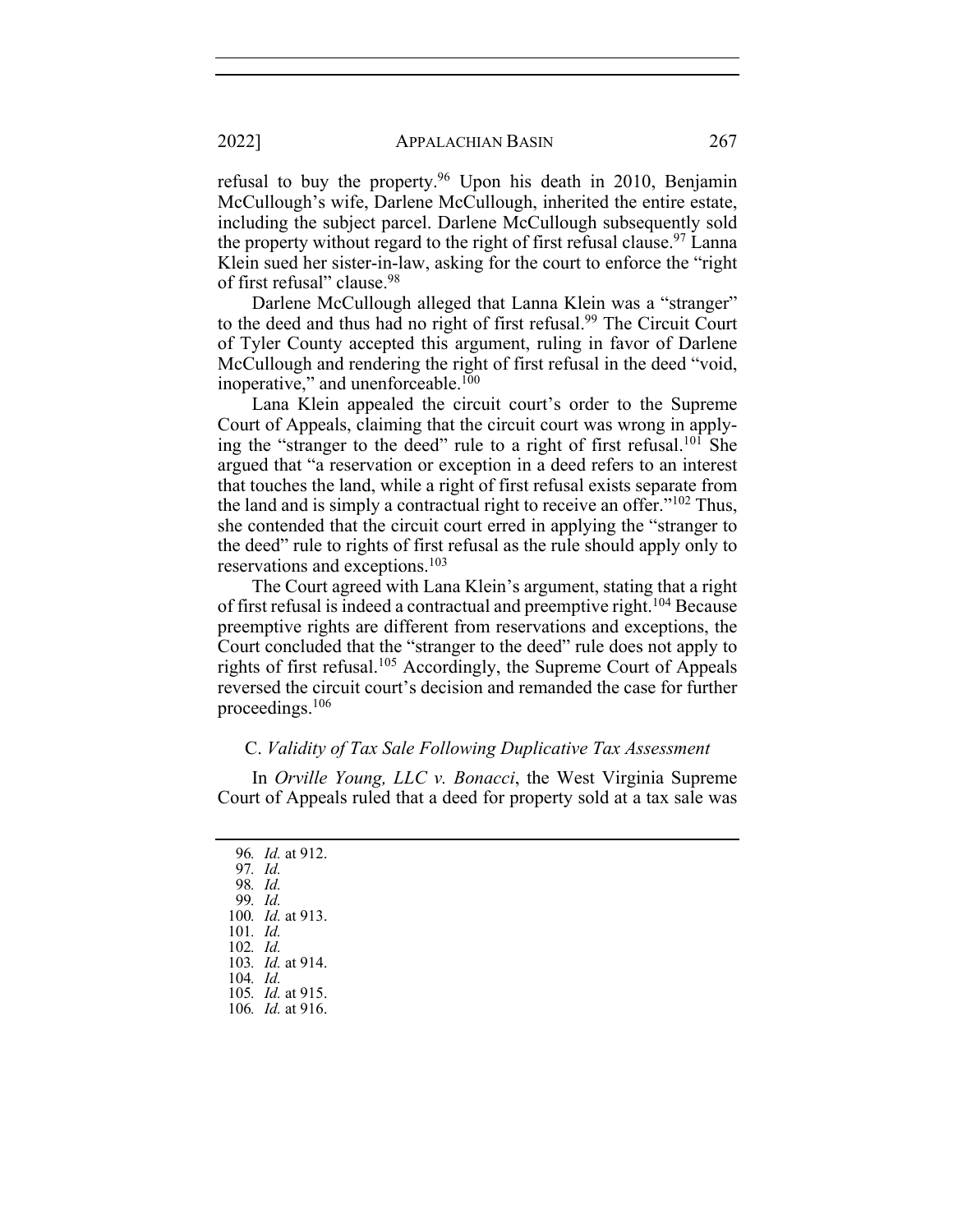void where the property had been the subject of two tax assessments, one of which had been paid as required.<sup>107</sup>

In 1906, Albert Schenk acquired a tract of farmland that was over 500 acres in size.108 In 1919, he executed an oil and gas lease for 202 acres underlying this tract.<sup>109</sup> These real property interests passed from Albert Schenk through successive generations, and at the time of the litigation his great-great-grandsons, Frank and Brian Bonacci, owned 162.78 acres of the portion of the parcel subjected to the 1919 oil and gas lease.110

In 1935, an assessor erroneously assessed based upon a severance of a fractional mineral estate from the surface interest, resulting in two assessments: one for the entire estate of more than 500 acres and another one for the oil and gas leasehold interests underlying the 202 acre surface.111 The Bonacci's predecessors paid the tax for the entire estate but not for the duplicate assessment of the oil and gas leasehold interest.112 Consequently, the assessor declared the taxes owed on the oil and gas leasehold interests delinquent, and the oil and gas interests were later sold in 1949 at a tax sale.<sup>113</sup> These same oil and gas interests also were sold at a tax sale in 1995, again based upon the nonpayment of the duplicate assessment.114 Orville Young, LLC and Rolaco, LLC (collectively referred to as "Orville Young") claimed ownership of the oil and gas rights based upon a purchase at the 1995 tax sale, and the Bonaccis filed suit to quiet title of the oil and gas rights.<sup>115</sup>

The Circuit Court of Marshall County found the two assessments to be "duplicative" because there had never been a severance of the 202-acre tract from the larger tract.<sup>116</sup> Therefore, the circuit court ruled that the 1949 tax sale was invalid and that the Bonaccis were the owner of the oil and gas rights.117 Orville Young appealed the circuit court's ruling to the West Virginia Supreme Court of Appeals, arguing that the tax sales were valid because the taxes had not been paid on the separately assessed oil and gas interests.<sup>118</sup>

- 110*. Id.*
- 111*. Id.*

<sup>107.</sup> 866 S.E.2d \*91, \*100–01 (W. Va. 2021).

<sup>108</sup>*. Id.* at \*94–95.

<sup>109</sup>*. Id.* at \*95.

<sup>112</sup>*. Id.*

<sup>113</sup>*. Id.* at \*95–96.

<sup>114</sup>*. Id.* at \*96.

<sup>115</sup>*. Id.*

<sup>116</sup>*. Id.* 117*. Id.*

<sup>118</sup>*. Id.* at \*97.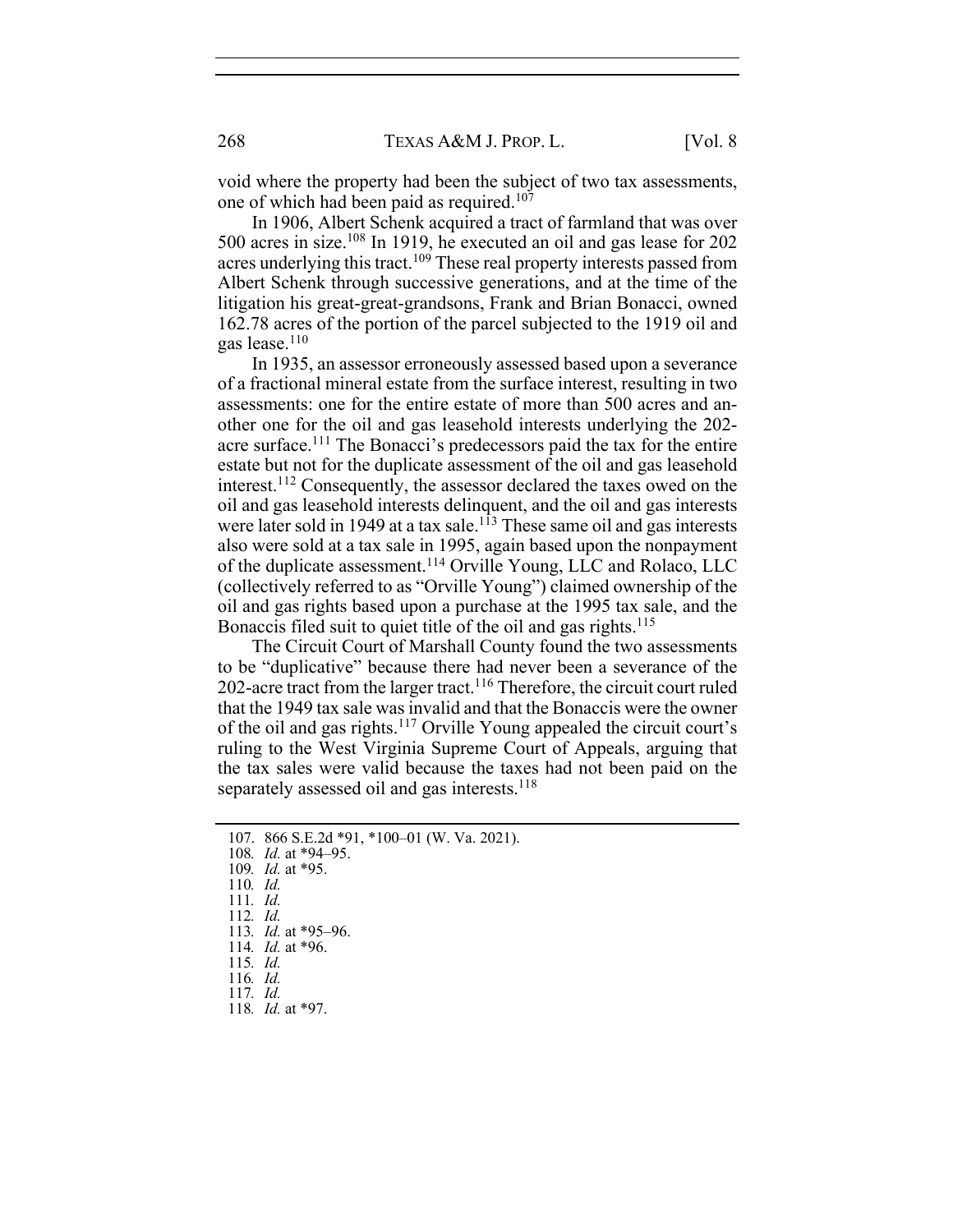On November 18, 2021, the West Virginia Supreme Court of Appeals upheld the circuit court's decision that the tax deeds were void.119 The Court first observed

when a single landowner owns both the surface and the subjacent mineral estate in a parcel of property and such mineral estate has not been severed from the surface, the property should be assessed as a single, whole unit and not as separate assessments for the surface estate and the mineral estate.<sup>120</sup>

The court then cited precedent ruling that "[i]n case of two assessments of the same land, under the same claim of title, for any year, one payment of taxes, under either assessment, is all the State can require."121 The Court also interpreted West Virginia Code section 11- 4-9 as meaning that one's undivided interest in the surface and mineral estate of a single property cannot be subject to more than one tax assessment.122 Since the Bonaccis or their predecessors had always paid the tax on the entire estate in one full payment every year, the government was not entitled to receive any additional tax payments.<sup>123</sup> Thus, there had never been delinquency, and the Court found the tax sale  $invald.<sup>124</sup>$ 

#### III. OHIO SUPREME COURT

#### A. *Interpretation of Ohio Marketable Title Act*

In *Erickson v. Morrison*, the Ohio Supreme Court ruled that referencing a preexisting mineral interest in a recorded title transaction is sufficient to preserve the interest under the Marketable Title Act even if it does not state the record owner's name.<sup>125</sup>

In 1926, James and Rose Logan conveyed the surface rights of their property to Edward and Alta Riggs but retained the mineral rights underlying the property.<sup>126</sup> Thereafter, ownership of the surface rights was conveyed several times throughout the years, each time with the

<sup>119</sup>*. Id.* at \*101.

<sup>120</sup>*. Id.* at \*98.

<sup>121.</sup> State v. Allen, 64 S.E. 140, 140 (W. Va. 1909).

<sup>122</sup>*. Orville Young*, 866 S.E.2d at 99.

<sup>123</sup>*. Id.* at 100–01.

<sup>124</sup>*. Id.* at 101.

<sup>125.</sup> Erickson v. Morrison, 176 N.E.3d 1 (Ohio 2021).

<sup>126</sup>*. Id.* at 2–3 ("Excepting and reserving therefrom all coal, gas, and oil with the right of said first parties, their heirs and assigns, at any time to drill and operate for oil and gas and to mine all coal.").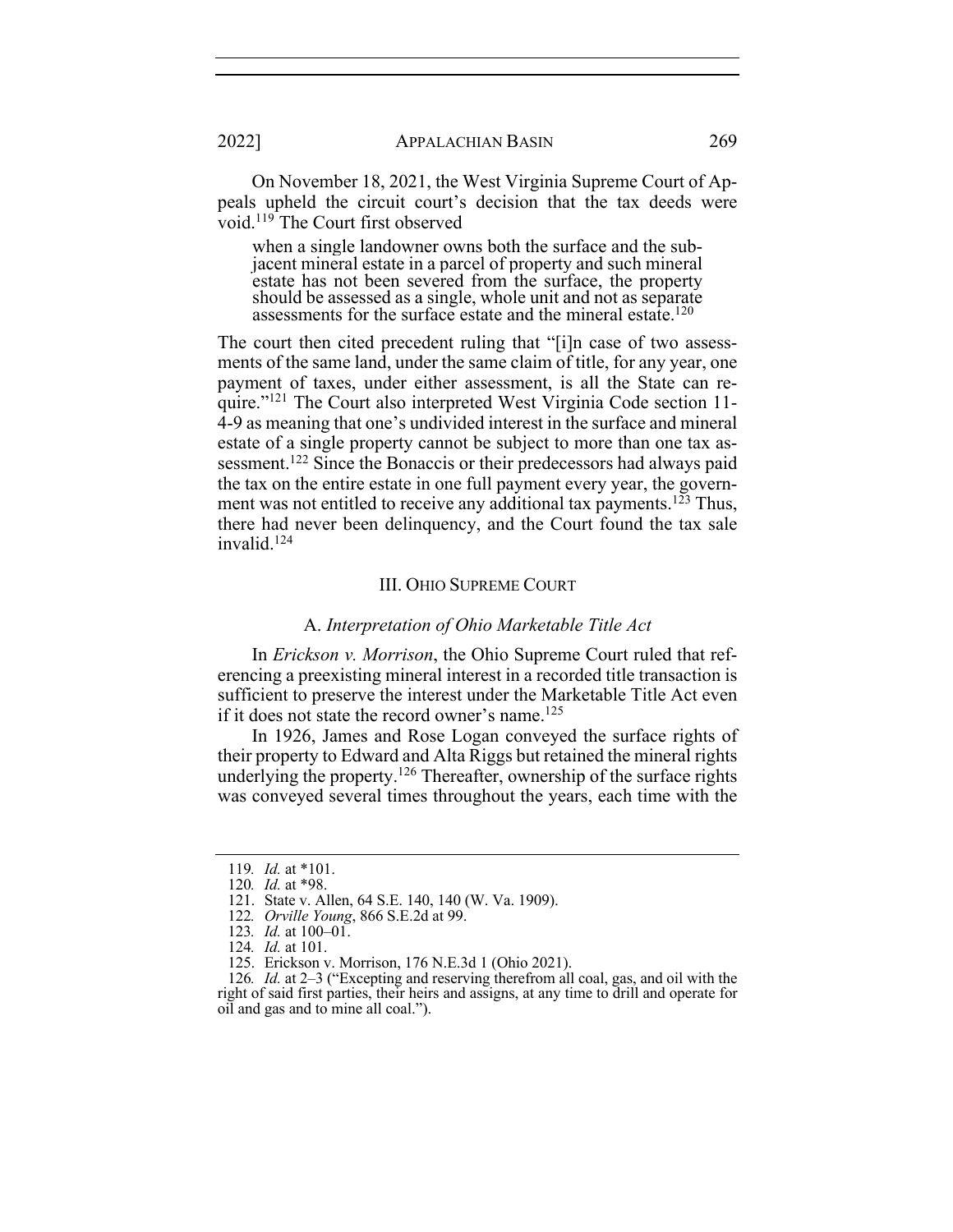mention of the 1926 deed and mineral rights reservation language.<sup>127</sup> The widower James Logan conveyed ownership of the mineral rights to C.L. Ogle in  $1941<sup>128</sup>$  In 2017, the heirs of Ogle filed a quiet title action, seeking a court declaration that they have ownership of the mineral rights to the land.<sup>129</sup> The current surface right owners, Paul and Vesta Morrison, asserted that the reservation of the mineral rights "had been extinguished under Ohio's Marketable Title Act or, alternatively, that the mineral rights were deemed abandoned under the 1989 version of R.C. 5301.56, Ohio's Dormant Mineral Act."130

The trial court sided with the Ogle heirs, but the Fifth District Court of Appeals reversed the trial court's judgment, holding that the reservation of the mineral rights indeed was extinguished under Ohio's Marketable Title Act.131 The court of appeals noted that "the Reservation does not state by whom the interest was originally reserved, nor to whom the interest was granted."<sup>132</sup> The Ogle heirs appealed the decision to the Supreme Court, which agreed to address the issue of whether the Marketable Title Act requires "that a reservation set forth the name of the person holding the interest in order to be specific and preserve the interest."133

On appeal, the Ogle heirs argued that the reservation is not a "general reference" under R.C. 5301.49(A) because the owner of the reservation could be easily found after proceeding to a title search and, for this reason, was not extinguished under Ohio's Marketable Title Act.<sup>134</sup> To the contrary, the Morrisons argued that under the Marketable Title Act, "a title examiner needs to review only the language of the root of title and the instruments recorded during the 40 years subsequent to the root of title to locate any specific references to an interest predating the root of title."135 The Morrisons asserted that, in the facts at hand, none of the recorded title transactions referred to the owner of the mineral interests.<sup>136</sup>

On March 16, 2021, the Ohio Supreme Court reversed the Court of Appeals' judgment.137 The Court reviewed existing precedent,

- 128*. Id.*
- 129*. Id.*
- 130*. Id.*
- 131*. Id.*
- 132*. Id.* 133*. Id.* at 3–4.
- 134*. Id.* at 4.
- 135*. Id.*
- 136*. Id.*
- 137*. Id.* at 8.

<sup>127</sup>*. Id.* at 3.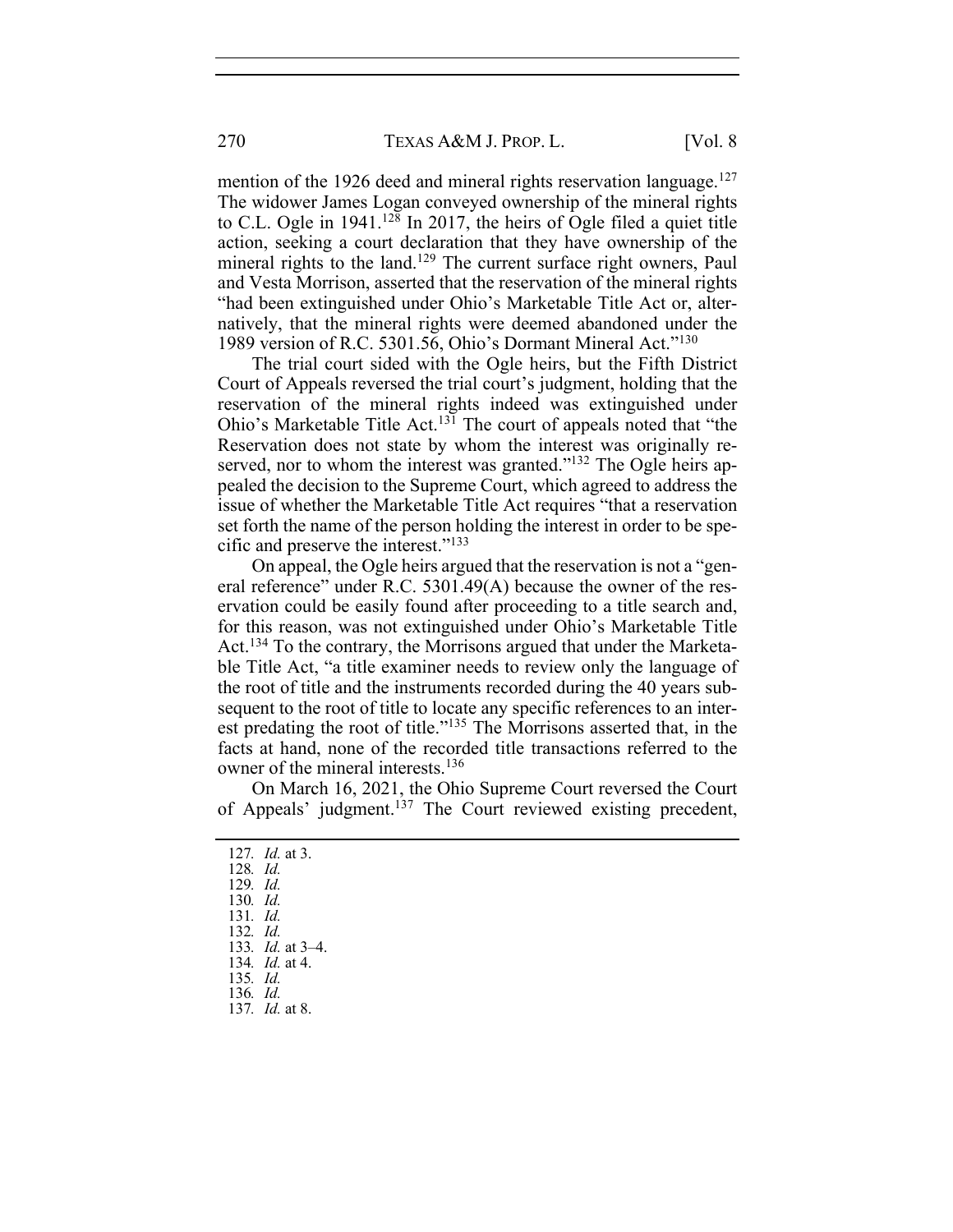*Blackstone v. Moore*, in which it concluded that "a reference that includes the type of interest created and to whom the interest was granted is sufficiently specific to preserve the interest in the record title."138 The Court clarified that *Blackstone v. Moore* did not require that the title must identify the owner of the interest reservation and the type of interest to prevent extinguishment under Ohio's MarketableTitle Act.139 The Court added that "[n]othing in the plain language of Ohio's Marketable Title Act provides that a recital of a prior interest is a general reference subject to being extinguished if it does not name the interest's owner."140 Therefore, the Supreme Court concluded that referencing a preexisting mineral interest in a recorded title transaction is sufficient to preserve the interest from extinguishment under the Marketable Title Act even if it does not state the record owner's name.<sup>141</sup> As such, the Ogle heirs were the owners of the mineral rights. $142$ 

# B. *Applicable Standard to Review Utility Rate Increase for Pipeline Extension Project*

In *Application of Suburban Natural Gas Co.*, the Ohio Supreme Court rejected a utility rate increase sought by the company to reimburse it for costs incurred in a natural gas pipeline extension project.<sup>143</sup> The Public Utilities Commission of Ohio ("PUCO") granted the application of Suburban Natural Gas Company to charge higher rates to its customers for public utility services after determining the usefulness of a 4.9-mile extension pipeline project.<sup>144</sup> To determine the usefulness of the pipeline extension project, PUCO applied the "usedand-useful" test under R.C. 4909.15(A)(1).<sup>145</sup> The Office of the Ohio Consumers objected to PUCO's higher utility rates, arguing that only two miles of the extension project were deemed "used and useful" as of the specified date of the determination of the project's usefulness.<sup>146</sup>

On September 21, 2021, the Ohio Supreme Court reversed PUCO's order and remanded the matter for PUCO to properly apply

<sup>138.</sup> Blackstone v. Moore, 122 N.E.3d 132, 137 (Ohio 2018).

<sup>139</sup>*. Erickson*, 176 N.E.3d at 6.

<sup>140</sup>*. Id.*

<sup>141</sup>*. Id.* at 8.

<sup>142</sup>*. See id.*

<sup>143</sup>*. In re* Suburban Nat. Gas Co., No. 2020-0781, 2021 WL 4269964 at \*1 (Ohio Sept. 21, 2021).

<sup>144</sup>*. Id.* at \*2.

<sup>145</sup>*. Id.* at \*1.

<sup>146</sup>*. Id.*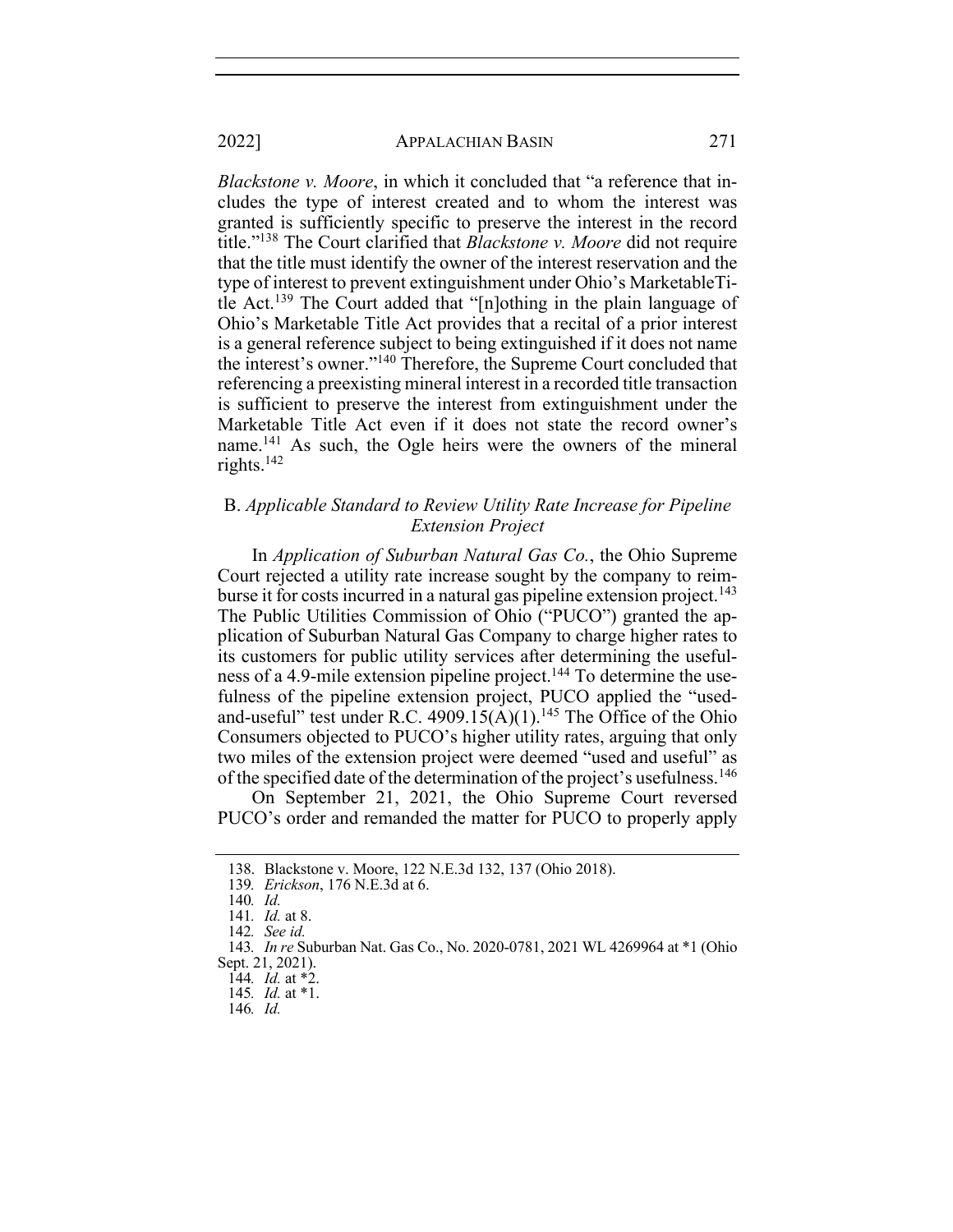the use-and-useful standard.147 The Ohio Supreme Court held that PUCO inappropriately applied the "prudent-investment" test, instead of the "used-and-useful" test, by considering whether the investment was prudent and improperly looked at the financial future of the project.<sup> $148$ </sup> According to the Court, the proper standard "measures usefulness as of the date certain, 'not at some speculative unspecified point in time. $"$ <sup>149</sup>

# C. *Approval of Certificate of Environmental Compatibility and Public Need for Construction of Natural Gas Pipeline*

In *Application of Duke Energy Ohio, Inc.*, the Ohio Supreme Court allowed the construction and operation of Duke Energy's Central Corridor Gas Pipeline Project to proceed.150

In November 2019, the Ohio Power Siting Board ("Board") granted a certificate of environmental compatibility and public need to Duke Energy Ohio, Inc. for the construction and operation of the Central Corridor Gas Pipeline.151 The cities of Reading and Blue Ash, Neighbors Opposed to Pipeline Extension, LLC ("NOPE"), and the village of Evendale appealed the Board's approval order, alleging that "the Board misapplied the statutory criteria governing certificate approval, decided the case on incomplete information, misweighed the evidence, and limited their ability to meaningfully participate."<sup>152</sup>

On September 22, 2021, the Ohio Supreme Court affirmed the Board's certificate approval order.<sup>153</sup> The Supreme Court found that the Board appropriately interpreted R.C.  $4906.10(A)(1)$ , which requires it to identify the "need" for a major utility facility project and not the "general public's need" as argued by the plaintiffs.<sup>154</sup> In addition, the Supreme Court noted that the Board adequately weighed the evidence of need, due mainly to the necessity to upgrade aging pipeline infrastructure.<sup>155</sup> The Court also observed that the Board properly evaluated the project's potential for environmental impacts under

<sup>147</sup>*. Id.* at \*8.

<sup>148</sup>*. Id.* at \*5–6.

<sup>149</sup>*. Id.* at \*5.

<sup>150</sup>*. In re* Duke Energy Ohio, Inc., No. 2020-0511, 2021 WL 4301266, at \*15 (Ohio Sept. 22, 2021).

<sup>151</sup>*. Id.* at \*2.

<sup>152</sup>*. Id.* 

<sup>153</sup>*. Id.* at \*1.

<sup>154</sup>*. Id.* at \*15.

<sup>155</sup>*. Id.* at \*5.